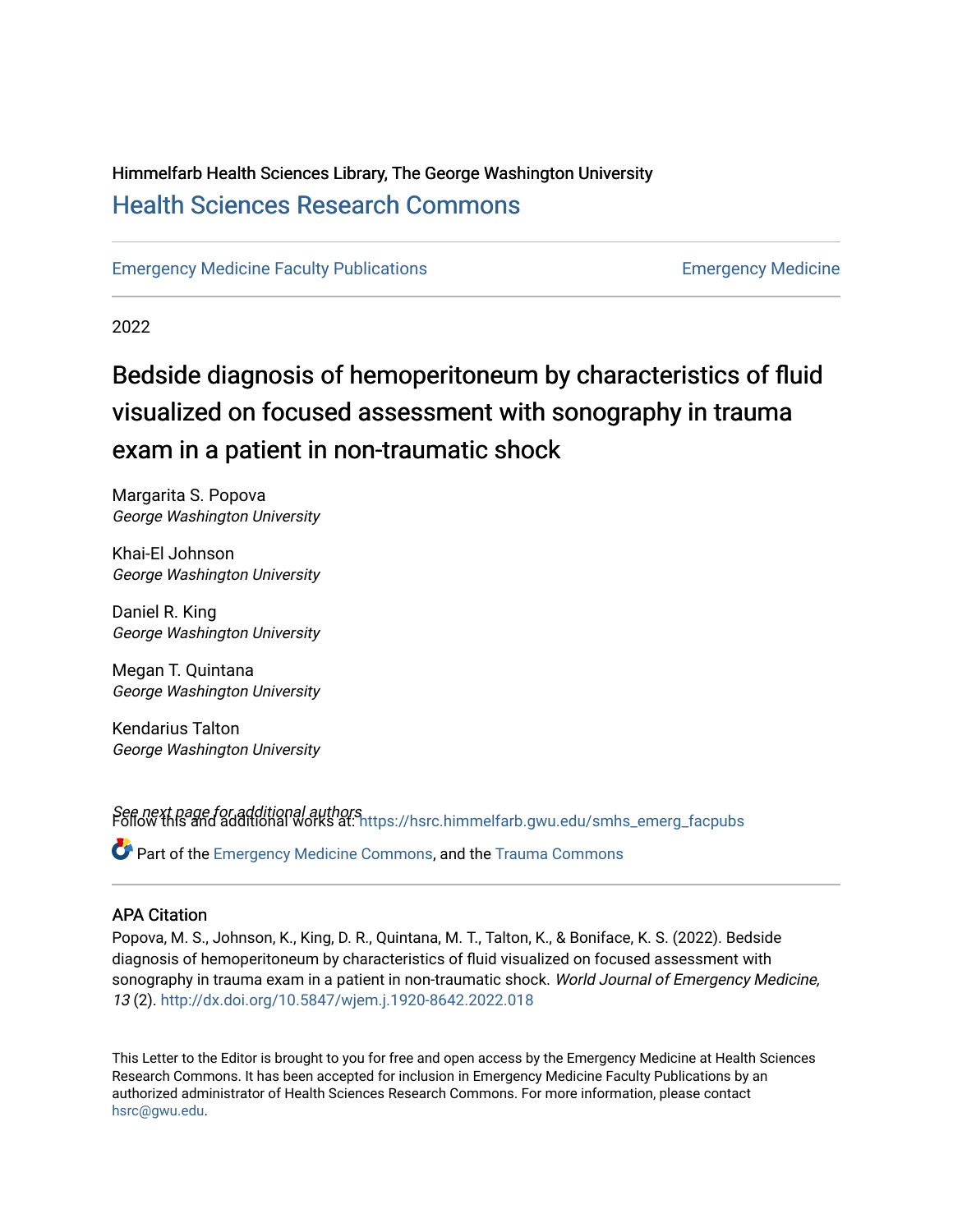## Authors

Margarita S. Popova, Khai-El Johnson, Daniel R. King, Megan T. Quintana, Kendarius Talton, and Keith S. Boniface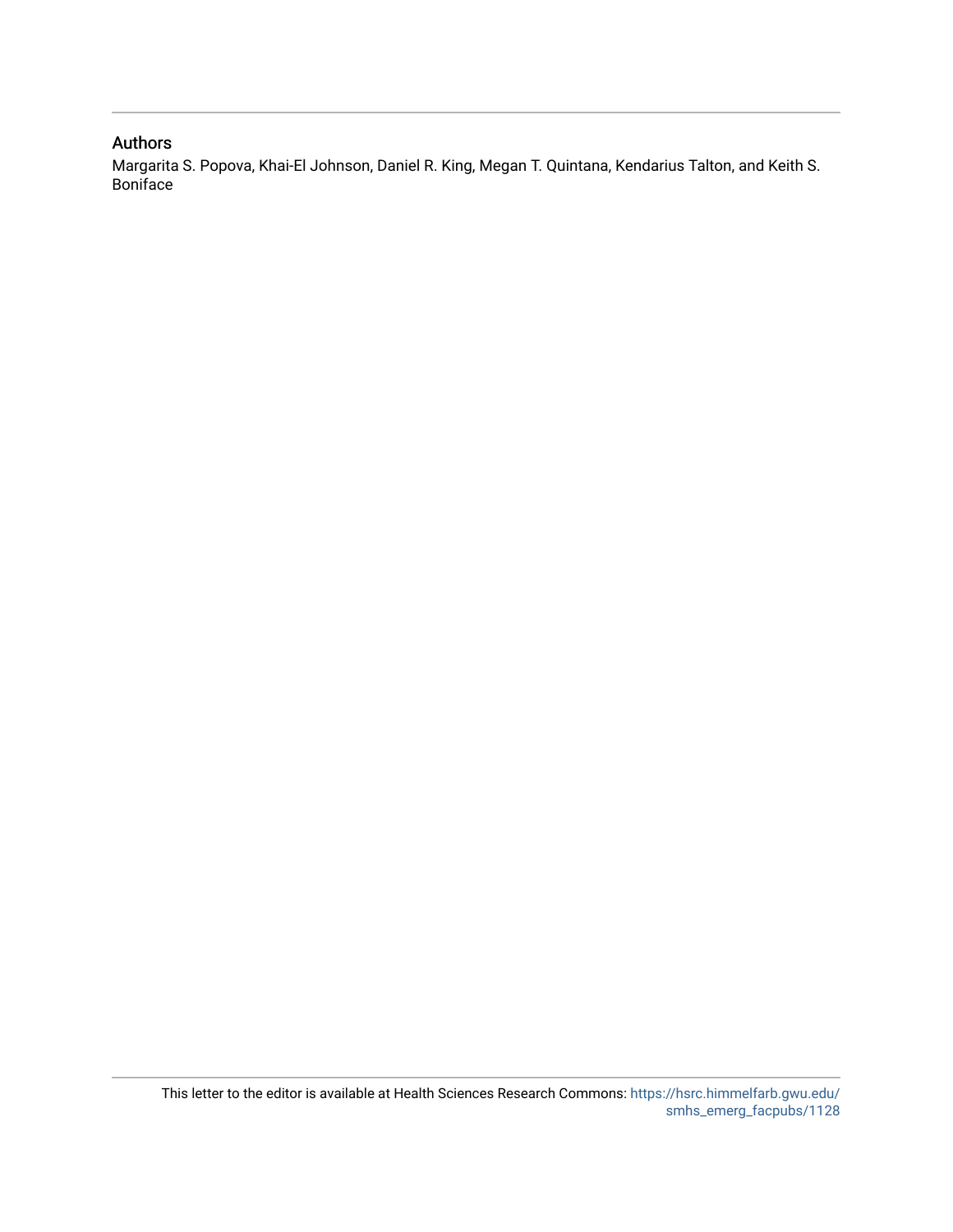## Case Letter

# **Bedside diagnosis of hemoperitoneum by characteristics of fluid visualized on focused assessment with sonography in trauma exam in a patient in non-traumatic shock**

Margarita S. Popova<sup>1</sup>, Khai-El Johnson<sup>2</sup>, Daniel R. King<sup>3</sup>, Megan T. Quintana<sup>4</sup>, Kendarius Talton<sup>3</sup>, **Keith S. Boniface**<sup>1</sup>

*1 Department of Emergency Medicine, George Washington University, Washington, DC 20037, USA*

*2 Department of Family Medicine, George Washington University, Washington, DC 20037, USA*

*3 Department of Anesthesia and Critical Care Medicine, George Washington University, Washington, DC 20037, USA*

*4 Center for Trauma and Critical Care, Department of Surgery, George Washington University, Washington, DC 20037, USA*

*Corresponding Author: Keith S. Boniface, Email: kboniface@mfa.gwu.edu*

*World J Emerg Med 2022;13(2):000–000* DOI: 10.5847/wjem.j.1920-8642.2022.018

Focused Assessment with Sonography in Trauma (FAST) enables clinicians to identify injury at the bedside in patients who are too unstable for computed tomography (CT). FAST is most commonly used for the evaluation of trauma, but is also essential to evaluate undifferentiated shock, as in the Rapid Ultrasound for Shock and Hypotension (RUSH) exam. [1]

FAST is a core skill for clinicians who evaluate trauma patients.[2] Over 96% of trauma centers incorporate FAST in trauma, and Advanced Trauma Life Support (ATLS) guidelines recommend FAST for evaluation of trauma patients.[3] As a result, FAST has replaced diagnostic peritoneal lavage (DPL) for assessment of traumatic intraperitoneal bleeding.

**Dear editor,**<br>Focused Asse<br>(FAST) enables<br>bedside in patient<br>tomography (CT).<br>evaluation of trau<br>undifferentiated s<br>Shock and Hypote<br>FAST is a co<br>trauma patients<br>incorporate FAS.<br>Life Support (AT<br>for evaluation of<br>has rep One limitation of FAST is that it is difficult to distinguish the etiology of the fluid - whether it is blood, ascites, bowel contents, or fluid from cyst rupture. We present a case in which the ultrasound characteristics of fluid identified on FAST in a persistently hypotensive patient led to a diagnostic procedure, changing the patient's clinical course.

## CASE

A 61-year-old man with cirrhosis and alcohol use came to the hospital by ambulance after being found unresponsive after syncope at home. On arrival, the patient was hypotensive with a Glasgow Coma Scale of 3, and was intubated for airway protection. Initial labs demonstrated a pH of 7.2, ammonia of 30 μmol/L, hemoglobin of 8.8 g/dL, and lactate of 12 mmol/L. In the emergency department (ED), he lost pulses twice for 2 minutes each, both times requiring one round of cardiopulmonary resuscitation and 1 mg of epinephrine prior to return of pulses. The patient was hypotensive but fluid responsive, receiving 4 L of crystalloid in the ED.

In the intensive care unit (ICU), he again became hypotensive and vasopressors were started. Point-ofcare echocardiography showed an under-filled left ventricle and flat inferior vena cava. FAST showed anechoic free fluid in the left upper quadrant (Figure 1), with echogenicity adherent to the spleen suggesting hemorrhage and clotted blood just cephalad to the anechoic fluid of Figure 1(Figure 2). A video of free fluid in the left upper quadrant can be found in the supplementary files of this paper (Supplemental Video). There was no pleural or pericardial fluid.

Ultrasound-guided paracentesis was immediately performed, withdrawing blood (Supplemental Figure 1). Repeat hemoglobin was 4.3 g/dL, and patient was transfused four units of red blood cells and four units of plasma. The patient underwent CT of the abdomen/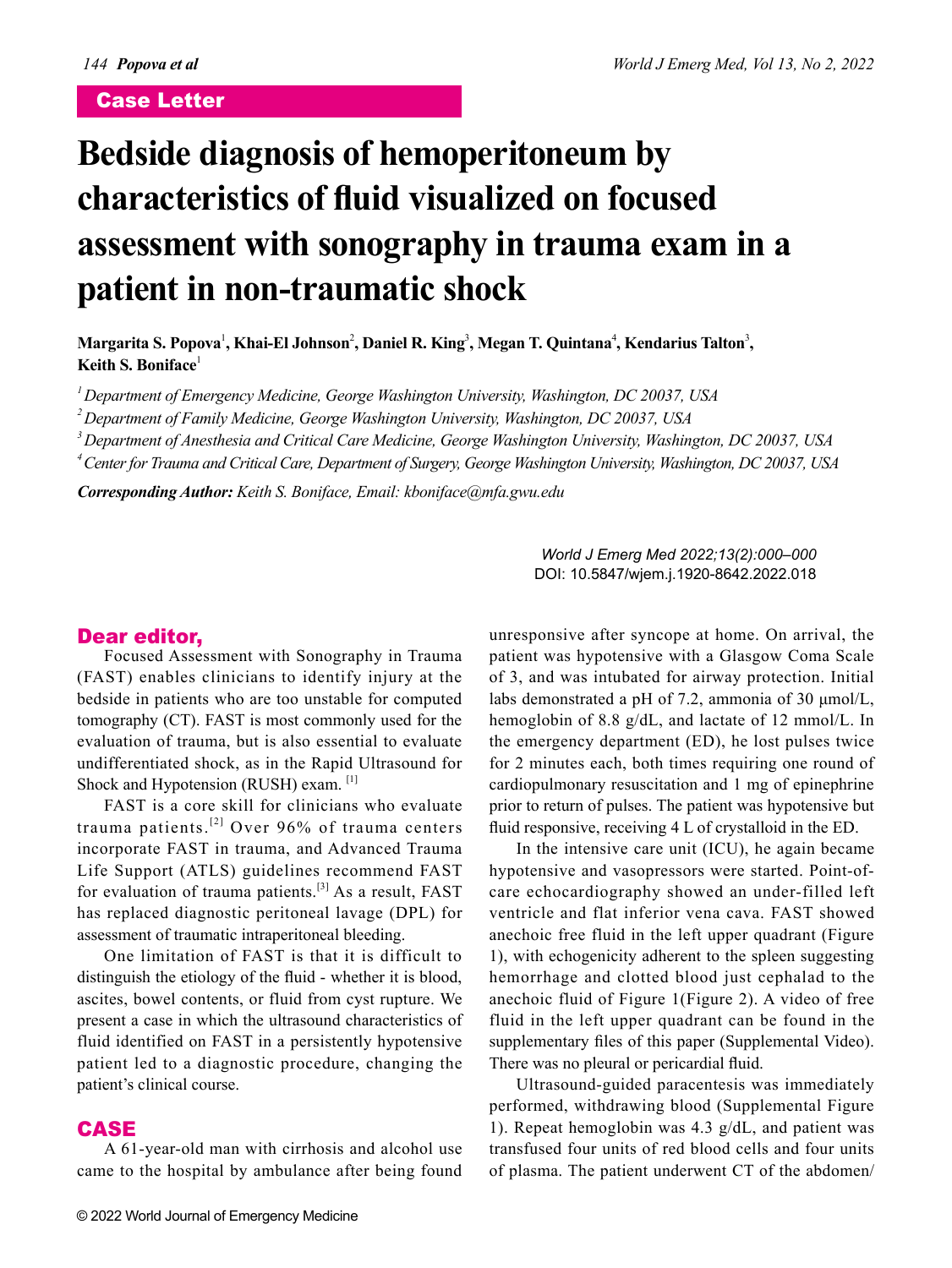pelvis, and trauma surgery was consulted.

The CT revealed a liver mass with contrast extravasation, likely a ruptured hepatocellular carcinoma (Supplemental Figure 2). The patient went to interventional radiology for embolization and his hemodynamics improved. Unfortunately, postoperatively his hemodynamics deteriorated, his family changed the patient's code status to comfort care, and he passed away.

## **DISCUSSION**

Many cases illustrate the utility of FAST for undifferentiated shock, $[4-6]$  but this case demonstrates the importance of characterizing the fluid identified on ultrasound. A significant limitation of the FAST is that identified fluid in the abdomen is not necessarily intraabdominal blood but could represent ascites, perforated viscus, or pus. In cirrhotic ascites, the liver may have



**Figure 1.** The left upper quadrant view of the FAST exam showing anechoic free fluid (\*) in the space between the spleen (S) and the left kidney (K), or the splenorenal space.



**Figure 2.** The left upper quadrant view of the FAST exam showing the spleen (S), diaphragm (D), and echogenic free fluid (\*) with a layering density along the posterior diaphragm suggested that this free fluid was a combination of both active bleeding and clotted blood.

increased echogenicity, an irregular border, and decreased size, and the ascitic fluid tends to be anechoic.<sup>[4]</sup> In perforated viscus, the fluid appears as non-homogenous ("dirty fluid") and pneumoperitoneum may be seen.<sup>[7]</sup> In hemorrhagic conditions such as in this case, blood can be anechoic if fresh or can have a mixed appearance, with blood clot appearing as echogenic areas.<sup>[1]</sup>

In this case, the echogenic perisplenic fluid suggested clotted blood, and the characterization of the actual fluid was critical to differentiate hemoperitoneum from ascites or infection, with their markedly different treatments. Notably, while CT revealed the origin of the bleeding to be the right upper quadrant, the FAST free fluid was in the left upper quadrant, highlighting the importance of keeping the differential broad and not localizing pathology to the area imaged on ultrasound.

The aspiration of fluid to determine its origin has its roots in the DPL, but the identification of blood in a patient with a positive FAST does not require DPL. A 10 mL syringe and a 21 gauge needle are all that is needed.<sup>[8]</sup> The procedure can be done rapidly and streamlines clinical decision-making at the bedside of the critically ill, whether in the ED or ICU.

## CONCLUSIONS

FAST is indicated for evaluation of shock and is an integral part of the emergency physicians' toolkit. The ultrasound characteristics of clotted blood may help physicians diagnose the cause of a positive FAST, resulting in expedited definitive care. A rapid sampling of fluid using a needle and syringe can provide information at the bedside to guide management.

**Funding:** This project did not receive any funding. The authors have no financial or other conflicts of interest.

**Ethical approval:** GW Institutional Review Board confirms that case series of 3 patients or less are exempt from IRB review.

**Conflicts of interests:** The authors declare no conflicts of interest regarding the publication of this paper.

**Contributors:** All authors meet ICMJE definition of authorship. The manuscript has been read and approved by all the authors, the requirements for authorship have been met, and each author believes that the manuscript represents honest work.

All the supplementary files in this paper are available at http:// wjem.com.cn.